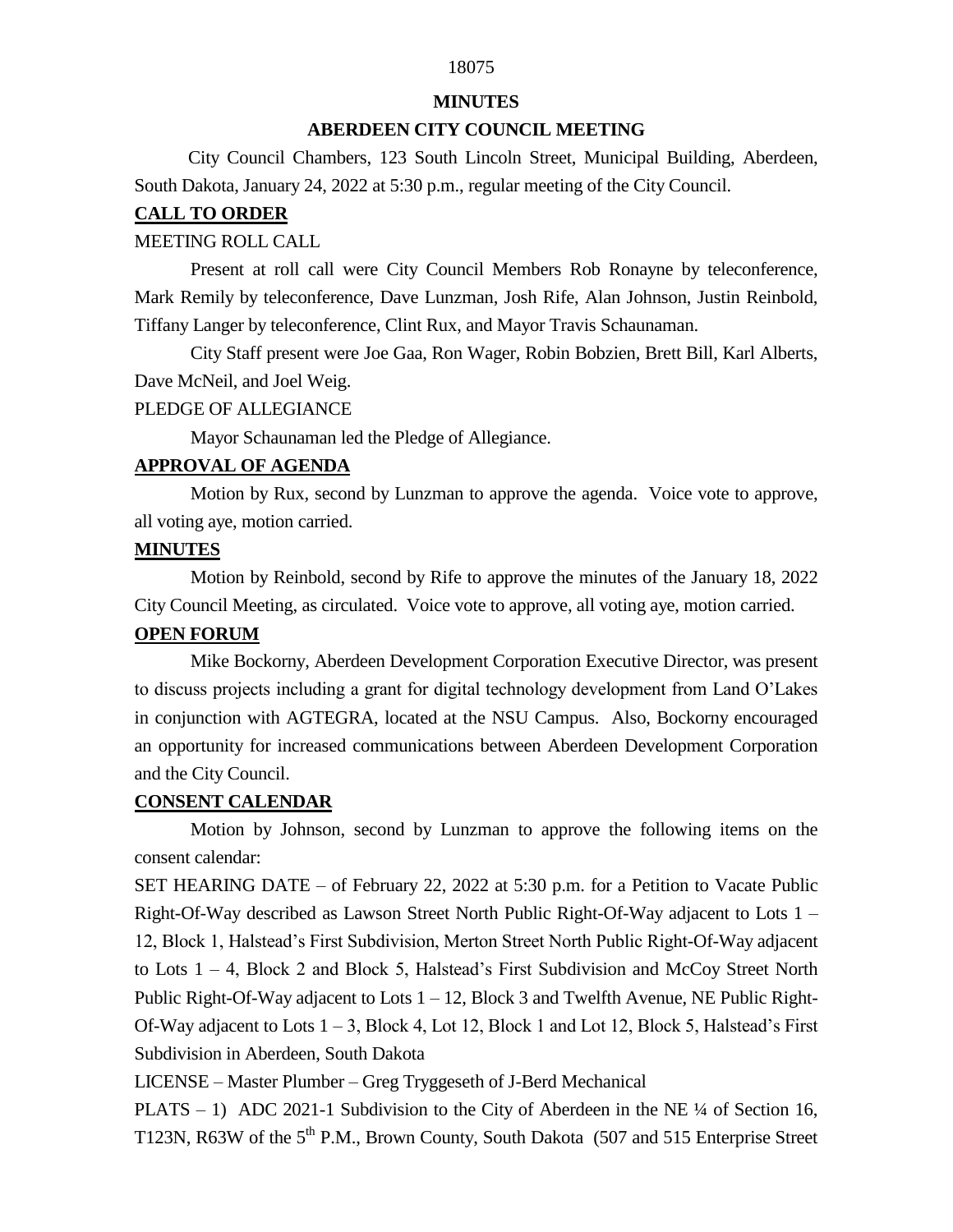North); 2) Hub City Downtown First Addition to the City of Aberdeen in the SW 1/4 of Section 13, T123N, R64W of the 5<sup>th</sup> P.M., Brown County, South Dakota (114 and 116 South Main Street); 3) Aberdeen Recreation Trail Addition to the City of Aberdeen in the N  $\frac{1}{2}$  and in the SW  $\frac{1}{4}$  of Section 7, T123N, R63W and in the NW  $\frac{1}{4}$  of Section 18, T123N, R63W of the 5<sup>th</sup> P.M., Brown County, South Dakota (1822 Twenty-Fourth Avenue, NE; 1312 and 1315 Twelfth Avenue, NE; 1202 and 1203 Fifth Avenue, NE – City Bike Trail between Third Avenue, NE and Twenty-Fourth Avenue, NE); 4) Pine Haven Estates Subdivision to the City of Aberdeen in the S  $\frac{1}{2}$  of Section 7, T123N, R63W of the 5<sup>th</sup> P.M., Brown County, South Dakota (Between the 1400 Block of Fifteenth Avenue, NE and Twelfth Avenue, NE) with the stipulation that the petitioner submits a petition to rezone lots along the West, South, and East boundaries of this subdivision to eliminate the split zoning resulting from this plat and vacating the right-of-way

REPORTS AND MINUTES FROM CITY BOARDS – Aberdeen Airport Board Meeting Minutes; Aberdeen City Planning Commission Meeting Minutes; Board of Zoning Adjustment Meeting Minutes; K.O. Lee Aberdeen Public Library Board of Trustees Meeting Minutes – receive and place on file

Voice vote to approve, all voting aye, motion carried.

#### **OLD BUSINESS**

#### ORDINANCE NO. 22-01-06

Motion by Rux, second by Reinbold to approve second reading and final adoption of Ordinance No. 22-01-06 amending Ordinance No. 21-12-03 to supplement the Public Safety Debt Service Fund for the year 2021. Roll call vote to approve, all voting aye, motion carried.

#### **NEW BUSINESS**

HEARING ON PETITION TO REZONE PROPERTY AND FIRST READING OF ORDINANCE NO. 22-01-02

Mayor Schaunaman opened a hearing on a petition from Northern State University to rezone property described as Lot 2, Randall First Subdivision and Lots 6 and 7, Block 1, North Addition to Aberdeen in the SE  $\frac{1}{4}$  of Section 24, T123N, R64W of the 5<sup>th</sup> P.M., Brown County, South Dakota (1516, 1522, and 1526 South Herret Street) from (R-2) Medium Density Residential District to (M) Municipal, State, and County Use District. City Planning/Zoning Director Brett Bill explained that the petitioner is requesting this zoning change in order to bring the property into a district that would allow for a variety of uses associated with a State University. No public comments were received so Mayor Schaunaman closed the hearing. Motion by Rux, second by Reinbold to approve first reading of Ordinance No. 22-01-02 to rezone the property as requested. Roll call vote to approve, all voting aye, motion carried.

HEARING ON PETITION TO REZONE PROPERTY AND FIRST READING OF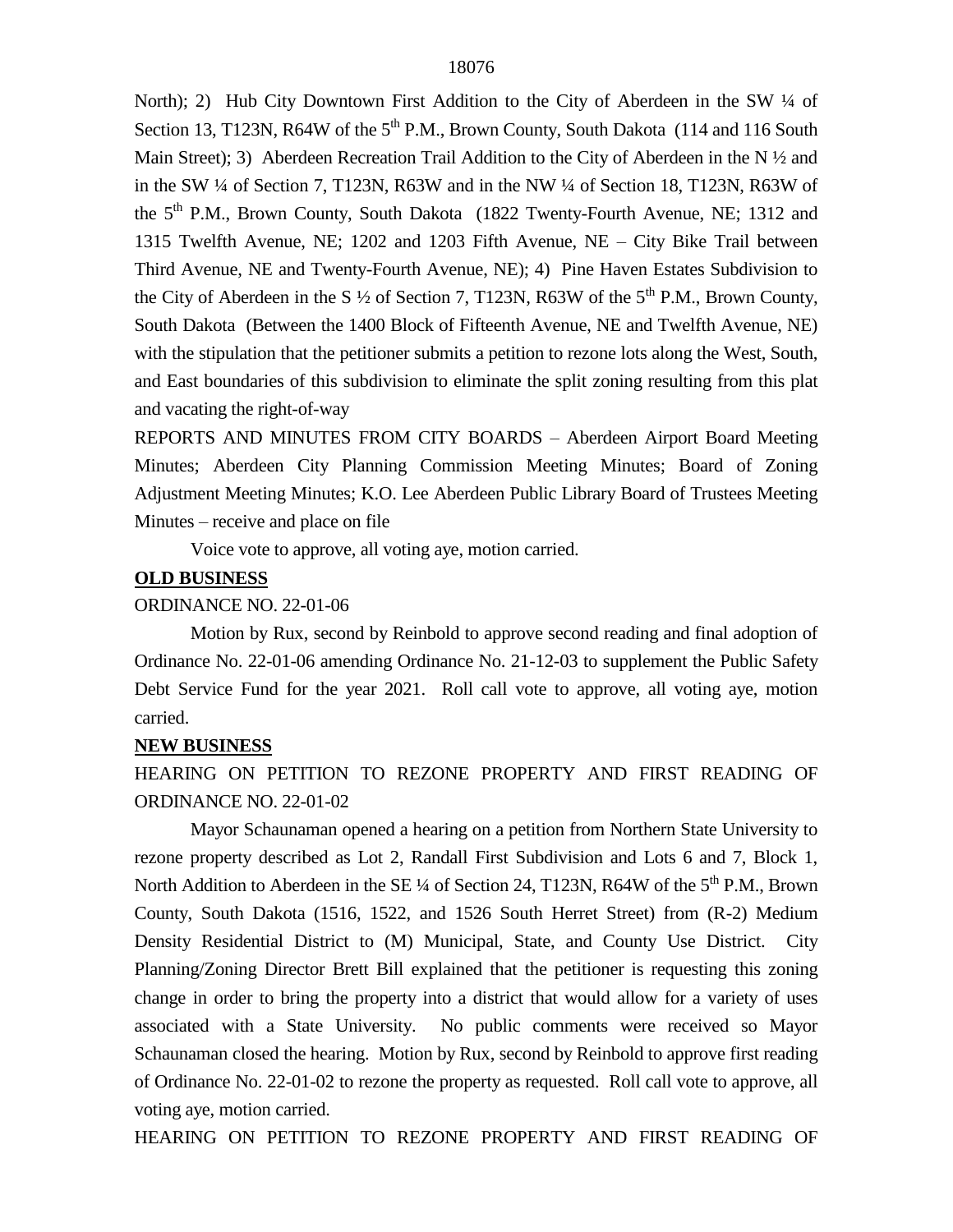# ORDINANCE NO. 22-01-03

Mayor Schaunaman opened a hearing on a petition from Northern State University to rezone property described as Lots 1 -2 and the North 3' of Lot 3, Subdivision of the North 421.7' of Block 9, Simmon's First Addition to Aberdeen in the SW ¼ of Section 24, T123N, R64W of the 5<sup>th</sup> P.M., Brown County, South Dakota (1217 and 1219 South Lincoln Street) from (R-2) Medium Density Residential District to (M) Municipal, State, and County Use District. City Planning/Zoning Director Brett Bill explained that the petitioner is requesting this zoning change in order to bring the property into a district that would allow for a variety of uses associated with a State University. No public comments were received so Mayor Schaunaman closed the hearing. Motion by Reinbold, second by Johnson to approve first reading of Ordinance No. 22-01-03 to rezone the property as requested. Roll call vote to approve, all voting aye, motion carried.

HEARING ON PETITION TO REZONE PROPERTY AND FIRST READING OF ORDINANCE NO. 22-01-04

Mayor Schaunaman opened a hearing on a petition from Northern State University to rezone property described as Lot 2, Johnson's Replat of Lots  $5 - 6$ , Block 26, Thomas Addition and Lot 2, Johnson's First Replat of Johnson's Replat of Lots 5 – 6, Block 26, Thomas Addition to Aberdeen in the NE  $\frac{1}{4}$  of Section 24, T123N, R64W of the 5<sup>th</sup> P.M., Brown County, South Dakota (215 and 219 Twelfth Avenue, SE) from (C-1) Neighborhood Commercial District/(R-4) Special Density Residential District to (M) Municipal, State, and County Use District. City Planning/Zoning Director Brett Bill explained that the petitioner is requesting this zoning change in order to bring the property into a district that would allow for a variety of uses associated with a State University. No public comments were received so Mayor Schaunaman closed the hearing. Motion by Johnson, second by Rux to approve first reading of Ordinance No. 22-01-04 to rezone the property as requested. Roll call vote to approve, all voting aye, motion carried.

HEARING ON PETITION TO REZONE PROPERTY AND FIRST READING OF ORDINANCE NO. 22-01-05

Mayor Schaunaman opened a hearing on a petition from the City of Aberdeen to rezone property described as the Aberdeen Recreation Trail Addition to the City of Aberdeen in the N ½ and in the SW ¼ of Section 7, T123N, R63W and in the NW ¼ of Section 18, T123N, R63W of the  $5<sup>th</sup>$  P.M., Brown County, South Dakota from  $(R-2)$  Medium Density Residential District, (R-3) High Density Residential District, (R-5) Trailers, Trailer Parks and Planned Residential Area, (C-2) Highway Commercial District, and (A-2) Green Belt District to (M) Municipal, State, and County Use District and (A-2) Green Belt District. City Planning/Zoning Director Brett Bill explained that the City is requesting this zoning change in order to bring the property into compliance with its current use as a city bike trail. No public comments were received so Mayor Schaunaman closed the hearing. Motion by Rux,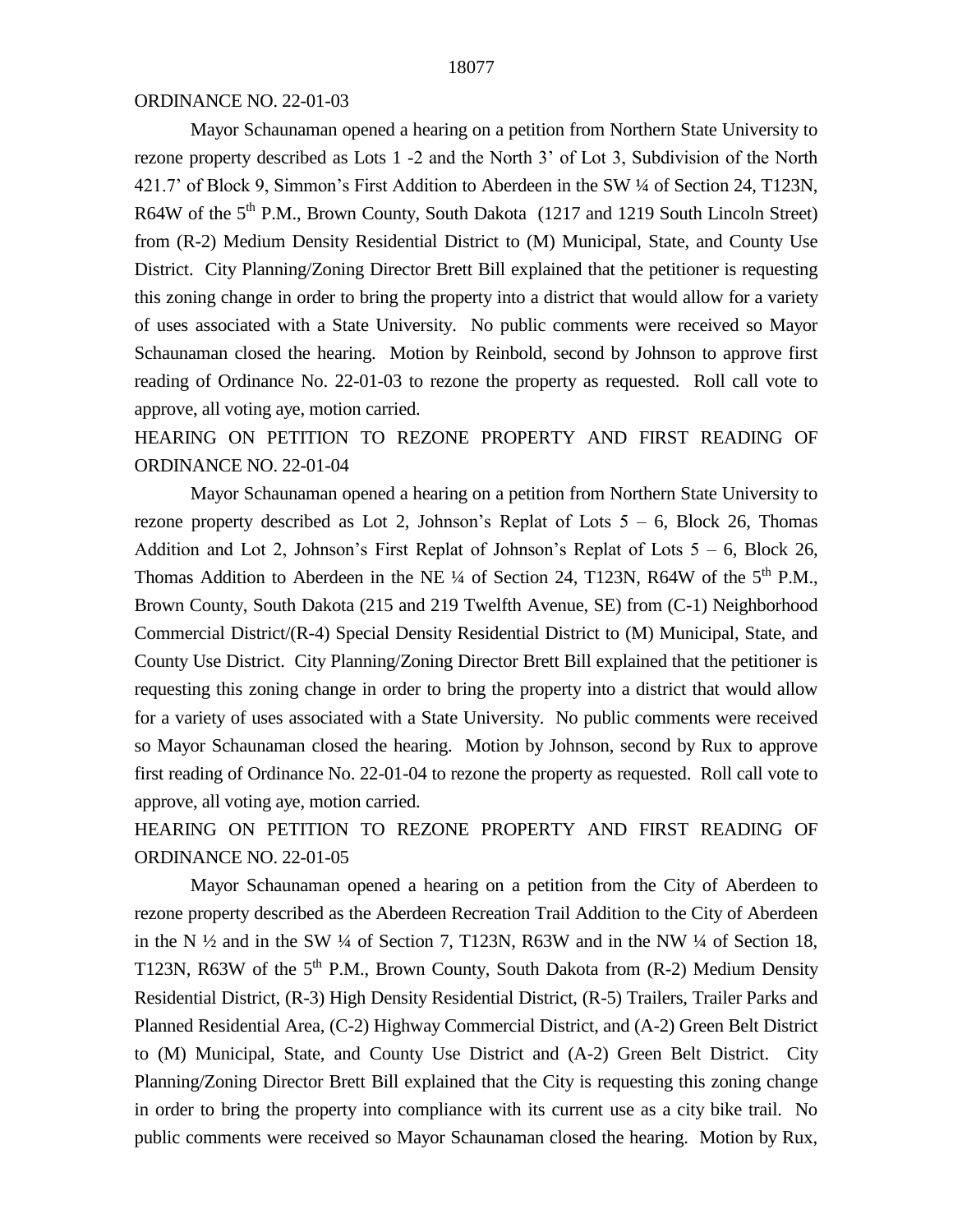second by Johnson to approve first reading of Ordinance No. 22-01-05 to rezone the property as requested. Roll call vote to approve, all voting aye, motion carried.

# **REVIEW AND APPROVAL OF CLAIMS AND PAYROLL**

Motion by Lunzman, second by Rife to approve payment of the bills listed for January 24, 2022 and payroll for the period from January 16, 2022 through January 29, 2022. Bills having been audited by the Finance Officer and fully itemized and authorize the Mayor or City Manager to sign, and the Finance Officer to countersign, all warrants for payment of the following approved bills: Mainstream Realty 42.04; Ken Dohn 38.21; Mark Jung 41.99; Deikle Investment Properties 40.60; Merle Kjer 46.06; Jace Everson 61.59; Curt Gelling 61.93; Wellmark Blue Cross/Blue Shield 172,000.00; Rhodes Anderson Agency 1,720.00; Aberdeen News 1,194.80; Steven Lust Automotive 172.48; SD One Call 86.24; Full Circle AG 285.08; Aberdeen Shuttle 157.50; ARAMARK Uniform Services 58.69; Cooper Animal Clinic P.C. 246.00; Aberdeen Development Corp. 16,166.67; BMI 351.90; MARCO Technologies LLC 65.36; RDO Equipment Co. 1,187.87; Cole Papers Inc. 598.13; Flexible Pipe Tool Company 1,266.40; Direct Automation LLC 264.14; Auto Value Parts/Hedahls 445.86; Ken's Alignment Auto Service 176.55; MAC's Inc. 33.85; Farnams Genuine Parts 190.08; Midstates Group 916.00; SHARE Corp. 1,993.94; Crawford Trucks & Equipment 3,444.61; SD Div. of Motor Vehicles 42.40; Master Blaster 34.68; Mattern Electric 1,463.24; Tim Reed 548.00; Dependable Sanitation 415.00; DRI 160.00; Titan Access Productivity 73.85; Climate Control 539.70; NVC 201.00; Menards Inc. 118.39; Fallout Creative Community 400.00; Dakota Fluid Power Inc. 415.19; Borns Group 6,694.23; Killoran Trucking & Brokerage 7,391.44; POMP's Tire Service 262.42; Aberdeen Chrysler Center 969.46; ARAMARK Uniform Services 217.51; FBI National Academy Assoc. 110.00; GRAINGER 216.12; Geffdog Designs 418.00; IAPE 65.00; Legacy Design Group LLC 129.68; United Parcel Service 36.00; Office Depot 467.04; Blackstrap Inc. 8,820.22; MES Companies 48,773.22; Legal & Liability Risk Management 150.00; Sunset Law Enforcement 7,531.68; Violet Archambeau 42.05.

Payroll for the period from January 16, 2022 through January 29, 2022 and city share of social security, old age & survivor's insurance, retirement, health and life insurance: EFTPS 140,736.63; SD Retirement 86,805.01; Governing Body 3,351.93; City Manager 8,192.07; City Attorney 7,449.53; Finance 16,028.51; HR 8,005.60, Building 1,887.37; Computer 5,094.87; Planning/Zoning 16,499.35; Engineering 14,553.32; Police 153,911.45; Fire 123,112.77, Housing/Building 7,233.75; Street 32,333.22, Traffic 5,828.37; Solid Waste 21,954.43; Transportation/Ride Line 20,337.46; Library 29,928.77; Parks, Rec & Forestry 101,261.88; Brady Bauman 12.00 hr; Lois Beckner 17.50 hr; Aubree Bettmann 12.00 hr; Reyanne Flock 11.00 hr; Hope Loehrer 12.25 hr; Airport 18,628.62; Pipe 26,195.56; Water Treatment 20,667.19; Meter 1,875.41; Water Reclamation 25,069.86; Pump 8,342.17. Roll call vote to approve, all voting aye, motion carried.